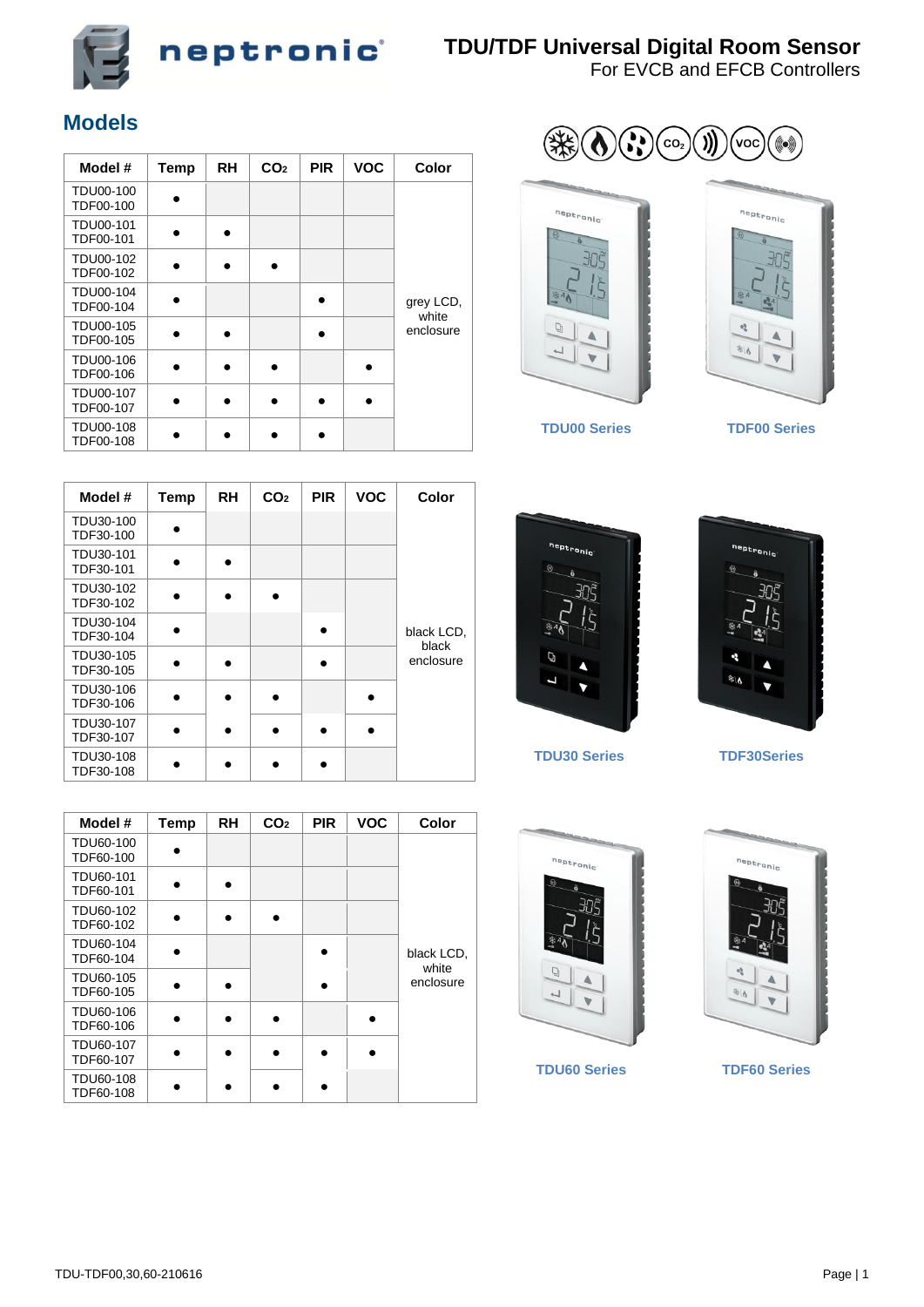

# **TDU/TDF Universal Digital Room Sensor**

For EVCB and EFCB Controllers

## **Features**

### **Onboard Sensors**

- Temperature sensor (°C/°F)
- Humidity sensor (%RH), select models
- Carbon dioxide sensor  $(CO<sub>2</sub>)$ , select models
- PIR motion detection sensor, select models
- Volatile organic compounds (VOC), select models

#### **Functions**

- TDU series used to configure and operate the EVCB VAV controllers
- TDF series used to configure and operate the EFCB Fan Coil controllers
- Three wire connection between room sensor and controller
- Elegant design
- Universal wall-mount design
- Selectable Fahrenheit or Celsius scale
- Network service port via on-board mini USB connector
- Dimensions: 124mm x 83mm x 20mm (4.88" x 3.25" x 0.78")
- $\bullet$  Dimensions for models with  $CO<sub>2</sub>$  sensor: 124mm x 83mm x 24mm (4.88" x 3.25" x 0.95")

## **Technical Specifications**

| <b>Description</b><br>TDU00 / TDU30 / TDU60 / TDF00 / TDF30 / TDF60 Series                                                                  |  |
|---------------------------------------------------------------------------------------------------------------------------------------------|--|
| <b>Temperature Sensor</b>                                                                                                                   |  |
| Setpoint Range<br>10°C to 40°C [50°F to 104°F]                                                                                              |  |
| Control Accuracy<br>Temperature: ±0.4°C [0.8°F]                                                                                             |  |
| <b>Display Resolution</b><br>±0.1°C [0.2°F]                                                                                                 |  |
| <b>Humidity Sensor (select models)</b>                                                                                                      |  |
| Setpoint Range (EFCB only)<br>10 to 65%RH                                                                                                   |  |
| Control Accuracy (EFCB only)<br>±3.5% RH                                                                                                    |  |
| <b>Display Resolution</b><br>0.1%                                                                                                           |  |
| CO <sub>2</sub> Sensor (select models)                                                                                                      |  |
| <b>Operating Principle</b><br>Self-calibrating, Non-Dispersive Infrared (NDIR)                                                              |  |
| Sensor Range<br>400 to 2000 ppm                                                                                                             |  |
| ±30 ppm ±3% of reading (Accuracy is defined after minimum 3 weeks of continuous operation)<br>Accuracy                                      |  |
| Response Time<br>2 minutes by 90%                                                                                                           |  |
| <b>PIR Motion Sensor (select models)</b>                                                                                                    |  |
| <b>Operating Principle</b><br>Passive Infrared (PIR)                                                                                        |  |
| <b>Detection Angle</b><br>$100^\circ$                                                                                                       |  |
| <b>Detection Distance</b><br>4m [13ft]                                                                                                      |  |
| 4m<br>100°<br>(13ft)<br><b>Detection Area</b>                                                                                               |  |
| <b>VOC Sensor (select models)</b>                                                                                                           |  |
| <b>Operating Principle</b><br>Self-calibrating, Non-Dispersive Infrared (NDIR)                                                              |  |
| Sensor Range<br>0-1000 ppb isobutylene equivalent tVOCs                                                                                     |  |
| Response Time<br>< 5 seconds for tVOC                                                                                                       |  |
| Start up Time<br>15 minutes                                                                                                                 |  |
| <b>Other</b>                                                                                                                                |  |
| Three wires to EVCB/EFCB controller and two wires to BACnet/Modbus network<br>Electrical connection<br>0.8 mm <sup>2</sup> [18 AWG] minimum |  |
| Mini USB connector<br>Network service port                                                                                                  |  |
| 24Vac<br>Power supply                                                                                                                       |  |
| 1VA<br>Power consumption                                                                                                                    |  |
| 0°C to 50°C [32°F to 122°F]<br>Operating temperature                                                                                        |  |
| -30°C to 50°C [-22°F to 122°F]<br>Storage temperature                                                                                       |  |
| <b>Relative Humidity</b><br>5 to 95 % non-condensing                                                                                        |  |
| Degree of protection of housing<br>IP 30 (EN 60529)                                                                                         |  |
| Weight<br>135 g. [0.30 lb]                                                                                                                  |  |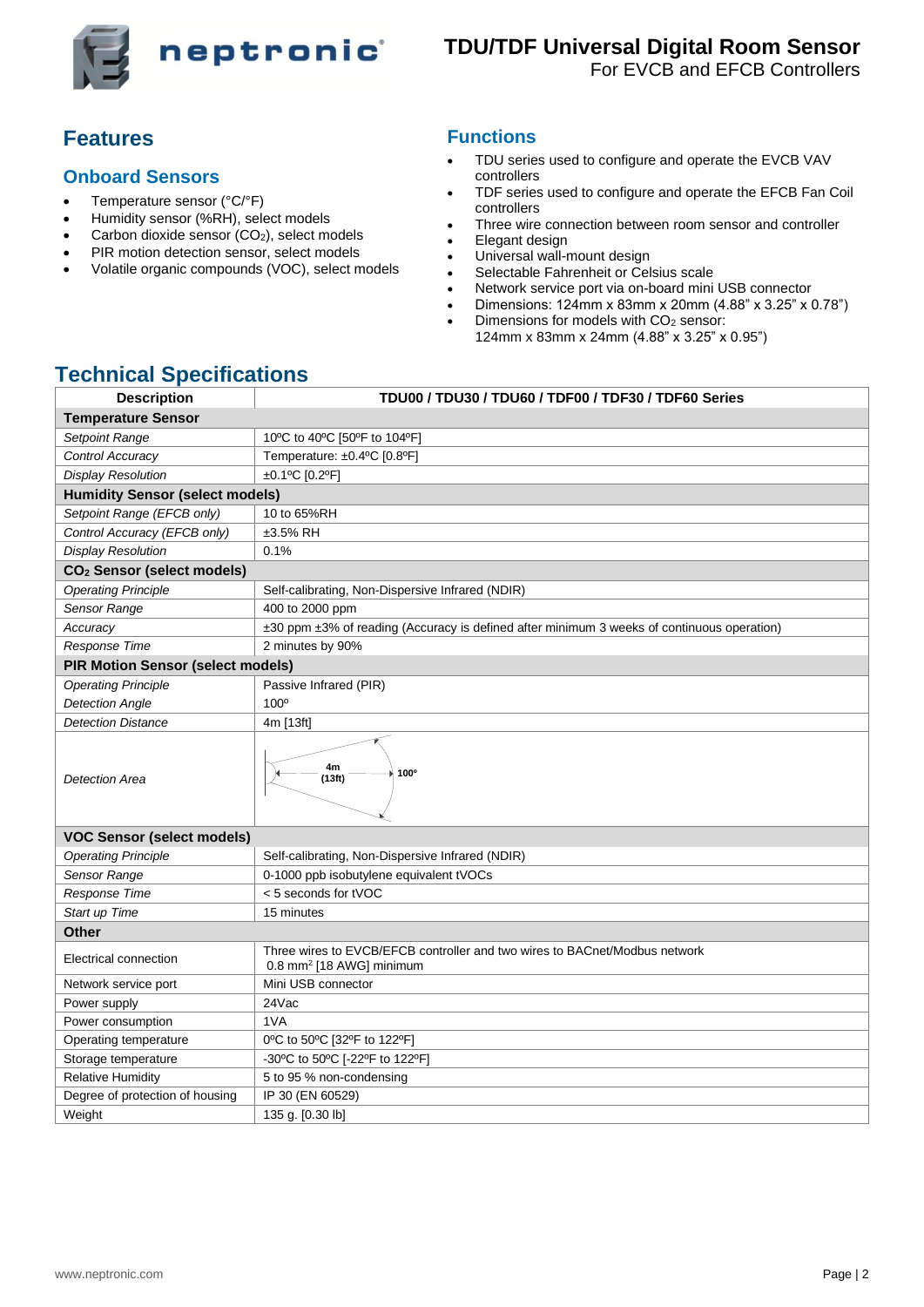

## **TDU/TDF Universal Digital Room Sensor**

For EVCB and EFCB Controllers



### **Interface**

| Λ<br>$\bf{6}$<br>$\langle \text{H} \rangle$<br>AM PM<br>WWWWWW |                 | <b>Network</b><br>Communication                                                      |   | User Lock                              |              | <b>Programming Mode</b><br>(Technician Setting) |
|----------------------------------------------------------------|-----------------|--------------------------------------------------------------------------------------|---|----------------------------------------|--------------|-------------------------------------------------|
| iMMMMMM                                                        |                 | Alarm Status                                                                         |   | <b>Energy Saving Mode</b><br>(NSB/OCC) | <b>AM PM</b> | Time                                            |
| %RH<br>°C°F                                                    | °C<br>°F<br>%RH | <sup>o</sup> C: Celsius Scale<br><b><i>OF: Fahrenheit Scale</i></b><br>%RH: Humidity | А | Automatic Mode                         |              | Cooling                                         |
| ₩<br>(%) A                                                     |                 | Heating                                                                              |   | Fan                                    |              | Humidify/<br>De-humidify<br>(EFCB only)         |
| 0 ه ه                                                          |                 |                                                                                      |   |                                        |              |                                                 |

## <span id="page-2-0"></span>**Wiring**

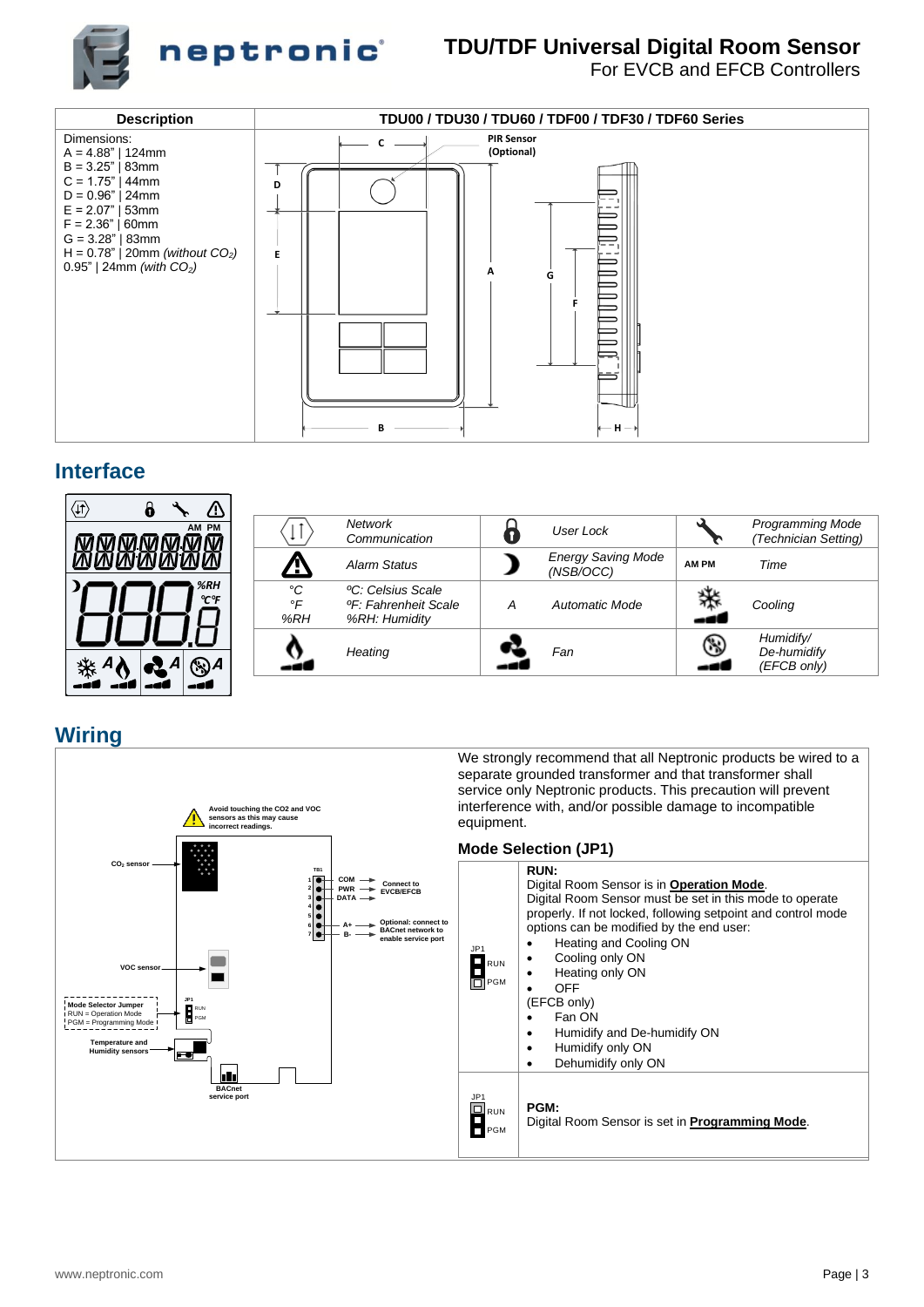

For EVCB and EFCB Controllers

## **Mounting Instructions**

**CAUTION: Remove power to avoid a risk of malfunction.**

- A. Remove the captive screw that's holding the base and the front cover of the unit together.
- B. Lift the front cover of the unit to separate it from the base.<br>C. Pull all wires through the holes in the base.
- C. Pull all wires through the holes in the base.<br>D. Secure the base to the wall using wall anch
- D. Secure the base to the wall using wall anchors and screws (supplied). Make the appropriate connections.<br>E. Mount the control module on the base and secure using the screw.
- Mount the control module on the base and secure using the screw.



### **Access to Menus**

The menus and options are the same for both the TDU and TDF Digital Room Sensors. However, the action button or the button used to access the menus and save changes is different for each Digital Room Sensor.

| <b>Action Buttons on Digital Room Sensor</b> |     |  |  |
|----------------------------------------------|-----|--|--|
| <b>Action Button</b>                         |     |  |  |
| TDU                                          | TDF |  |  |
|                                              |     |  |  |
|                                              |     |  |  |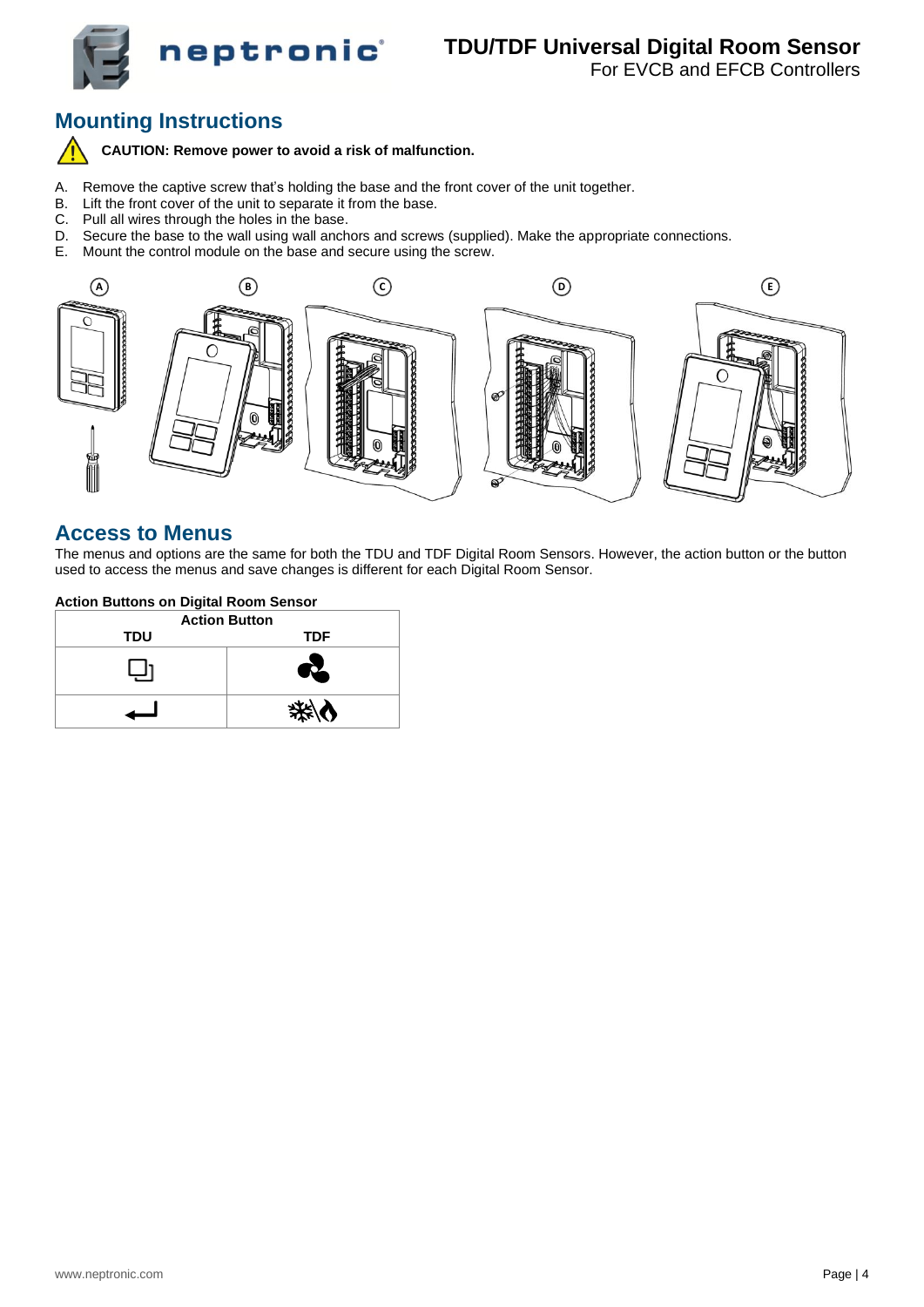

## **TDU/TDF Universal Digital Room Sensor**

For EVCB and EFCB Controllers

## **Operation Mode**

The Mode Selector Jumper JP1 must be set to the RUN position (Operation Mode). Refer to the Wiring section on page [3.](#page-2-0)

### **EVCB**



### **EFCB**

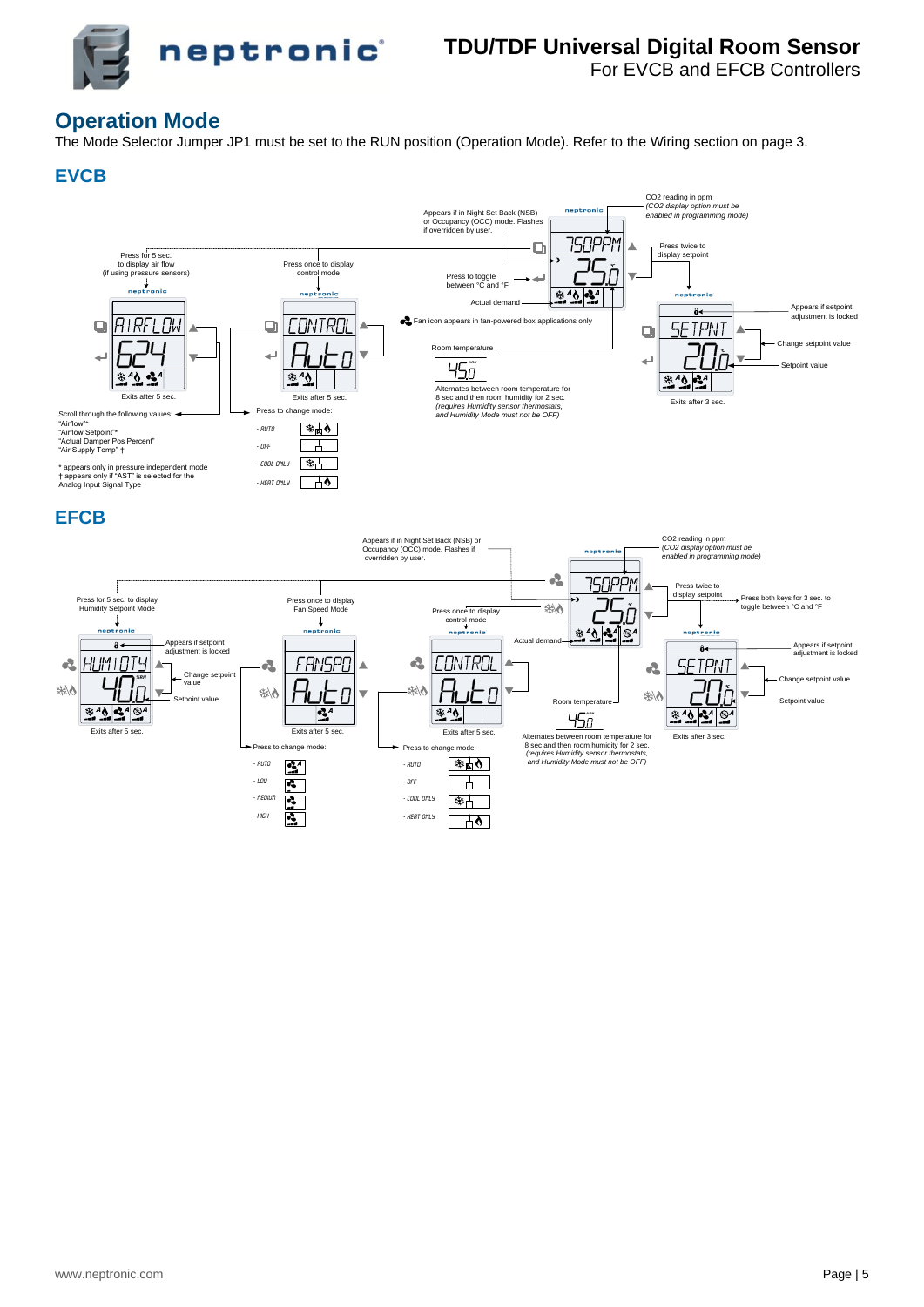

#### **Power Up**

Upon power up, the LCD illuminates and all segments appear for 2 seconds. The Digital Room Sensor then displays its current version for 2 seconds followed by the current version of the controller for 2 seconds. Pressing any key on the Digital Room Sensor illuminates the LCD for 4 seconds.

#### **Temperature Display and Setpoint**

The Digital Room Sensor displays the temperature reading. If the sensor is disconnected or short circuited, the unit displays the sensor's limits. To toggle the temperature scale between <sup>o</sup>C and <sup>o</sup>F, press the  $\leftarrow$  key on the TDU or both the **A** and **V** keys for 3 seconds on the TDF.

To display the setpoint, press the  $\blacktriangle$  or  $\nabla$  key twice. The setpoint appears for 5 seconds. To adjust the setpoint, press the arrow keys while the temperature is displayed. If the setpoint adjustment has been locked, the lock  $\theta$  symbol appears.

#### **CO<sup>2</sup> (Digital Room Sensor with CO2 Option)**

neptronic<sup>®</sup>

If enabled via the configuration menu, the Digital Room Sensor displays the  $CO<sub>2</sub>$  reading on the first line above the temperature reading. If CO<sub>2</sub> display is enabled, the time will not be displayed.

#### **Humidity Setpoint Display and Adjustment (Digital Room Sensor with Humidity Option)**

If enabled via the configuration menu for the EVCB and in a humidity mode other than OFF for the EFCB, the Digital Room Sensor displays the temperature reading for 8 seconds and then displays the humidity reading for 2 seconds. If the sensor is disconnected or short circuited, then the unit displays the sensor's limit.

To access the humidity setpoint (EFCB only), press the  $\blacktriangleleft$  key for 5 seconds. The humidity setpoint will be displayed for 5 seconds. To adjust the setpoint press the  $\blacktriangle$  and  $\blacktriangledown$  keys while the setpoint is displayed. The unit will return to normal mode if you do not press any key for 3 seconds. The changed values will be saved automatically.

#### **Control Mode**

To access the Control Mode, press the  $\boxdot$  key on the TDU or  $\ddot{*} \otimes \bullet$  on the TDF. The Control Mode appears for 5 seconds. Press the  $\Box$  (TDU) or ※ (TDF) key to scroll through the following control modes. These options can vary depending on the options configured by the installer.

- Auto (Automatic Cooling or Heating)
- Cooling only (on, with cooling symbol)
- Heating only (on, with heating symbol)
- OFF (if it is not disabled in Programming Mode)

### **Fan Speed Selection Mode (EFCB Only)**

To access the Fan Speed selection mode, press the  $\blacksquare$  key. The mode appears for 5 seconds. These options can vary depending

- on the fan speed signal and auto mode settings. If in No Occupancy mode, the  $\blacktriangleleft$  button now serves as the override button.
- Automatic speed. Available only if enabled by the installer.
- Low speed
- Medium speed
- High speed

#### **Night Set Back (NSB)**

This function is only available if enabled by your installer. If the appropriate digital input contact is triggered, the Digital Room Sensor enters NSB Mode (the  $\rightarrow$  symbol appears) and uses the NSB setpoints defined in program mode. Press any key to override NSB for the delay defined in program mode (default: 120 minutes). The  $\rightarrow$  symbol flashes to indicate that the NSB mode is overridden (during this time the standard setpoints are used). If the NSB Mode was set to OFF, all outputs will be off for the duration of the period and cannot be overridden.

#### **Occupancy Mode**

| This function is only available if enabled by your installer. If the appropriate digital input contact is triggered, the Digital Room                  |
|--------------------------------------------------------------------------------------------------------------------------------------------------------|
| Sensor enters Occupancy Mode (the ) symbol appears) and uses the NoOcc setpoints defined in program mode. If not locked, no                            |
| occupancy mode can be overridden for a period by pressing the $\Box$ ( $\clubsuit$ ) button. Each time you press the $\Box$ ( $\clubsuit$ ) button, 15 |
| minutes are added to the override (up to a maximum defined in program mode). Press the fan $\Box$ ( $\Box$ ) button until "0" is displayed             |
| to disable the override. The $\triangleright$ icon will flash and the remaining override time will be displayed in minutes.                            |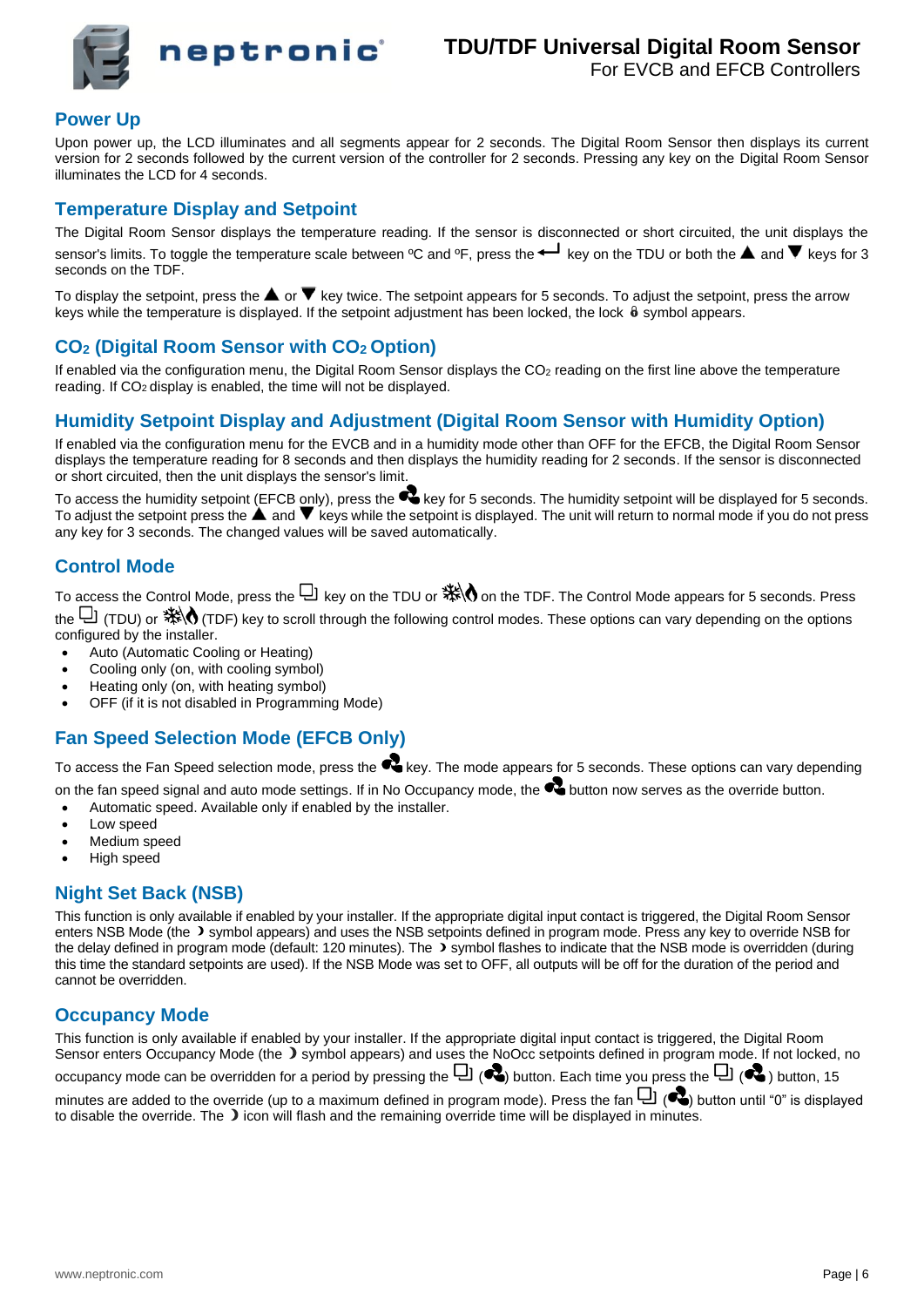

For EVCB and EFCB Controllers

### **Set Time and Date**

- 1. Press and hold the  $\leftarrow$  ( $\frac{1}{2}$  ) button for 5 seconds
- 2. Use the arrow keys to set the desired value. Press the  $\Box$  (  $\clubsuit$ ) button to save and go to the next step. Press the  $\leftrightarrow$  ( $\clubsuit\lozenge$ ) button to go to the previous step without saving.



### **Airflow and Air Supply Temperature**

Press and hold the  $\Box$  ( $\clubsuit$ ) button for 5 seconds and use the arrow keys to view the "RIRFLOW", "RIRFLOW SETPNT", "RETURL DAMPER PDS PERCENT" and "RIR SUPPLY TEMP". After 5 seconds without any action, the Digital Room Sensor returns to operation mode. The air supply temperature appears only if analog input AI1 or AI2 are configured with the AST option.

#### **Backlight and Contrast Level Adjustment**

For models with the grey LCD screen, the backlight level can be adjusted. For models with the black LCD screen, the contrast level can be adjusted. Press and hold the ← (  $\mathcal{H}(\mathcal{R})$  and  $\Box$  ( $\blacktriangledown$ ) buttons for 5 seconds and enter the password 367 to gain access to the backlight and contrast level adjustment settings. Use the  $\blacktriangle$  and  $\blacktriangledown$  keys to adjust the backlight or contrast level in three modes: User (digital room sensor is in operation), Occupancy (digital room sensor is idle and occupancy state is active) and No Occupancy (digital room sensor is idle and occupancy state is inactive). Press the  $\Box$  ( $\clubsuit$ ) key to save any changes.